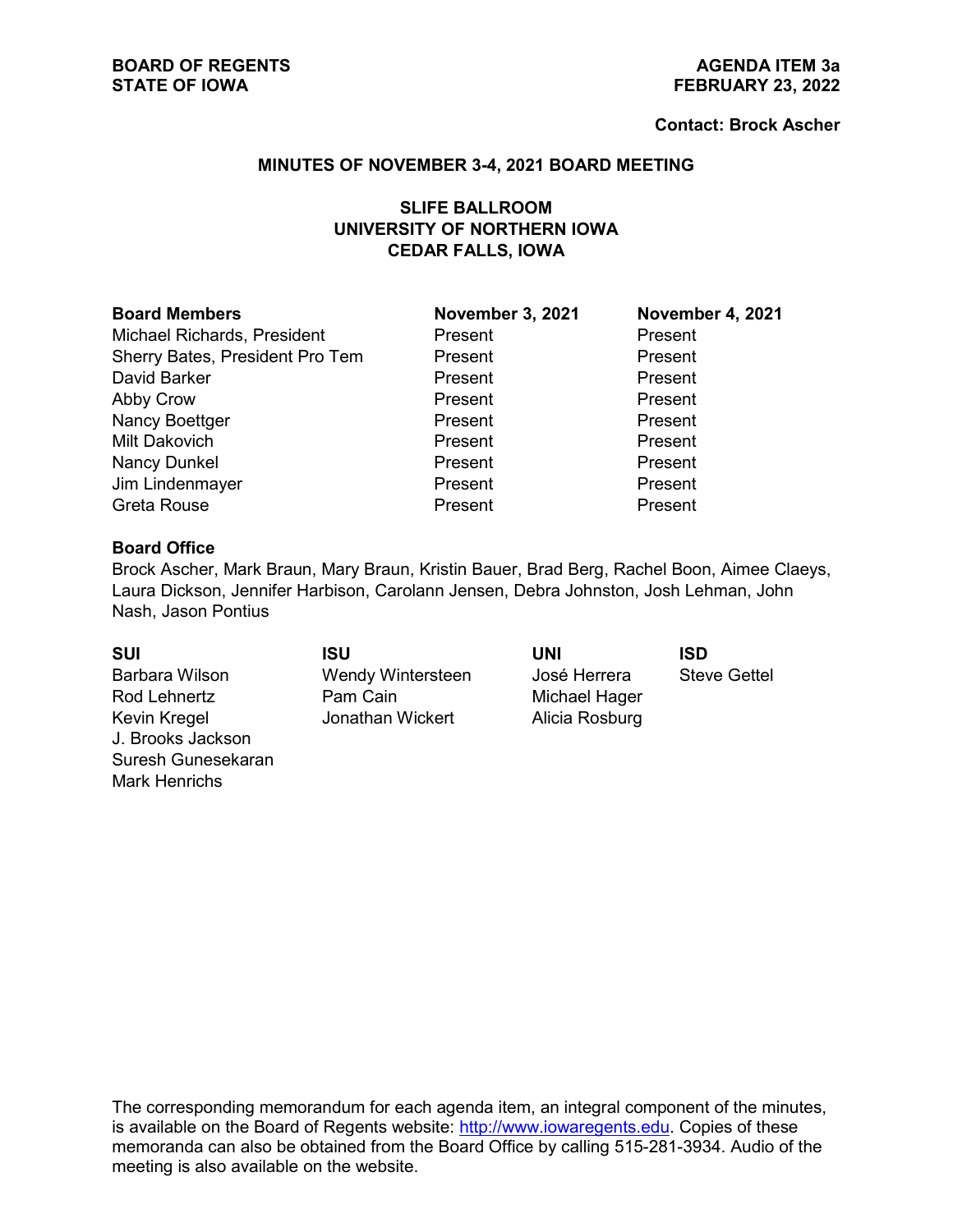## **BOARD OF REGENTS AGENDA ITEM 3a STATE OF IOWA**

# **November 3, 2021**

*The Academic Affairs Committee met at 10:30 a.m. The Property and Facilities Committee met at 11:30 a.m. The Campus and Student Affairs Committee met at 1 p.m. The Free Speech Committee Met at 2 p.m. The Investment and Finance Committee met at 2:42 p.m.*

## **Call to Order for November 3, 2021**

President Richards called the meeting to order at 3:45 p.m.

#### **Roll Call:**

|         | <b>Barker</b> | <b>Bates</b> | <b>Boettaer</b> | Crow | Dakovich | Dunkel | ∟indenmaver | <b>Richards</b> | Rouse |
|---------|---------------|--------------|-----------------|------|----------|--------|-------------|-----------------|-------|
| Present | ́             | v            |                 | ↗    |          |        |             |                 |       |
| Absent  |               |              |                 |      |          |        |             |                 |       |

*The University of Iowa Hospitals and Clinics Committee met at 3:46 p.m. The Audit and Compliance Committee met at 4:25 p.m.*

#### **Public Comment**

President Richards noted that public comment on issues that come before the Board is an important part of the Board's deliberations and welcomed the following presenters:

- Andrea Wheeler, president of the ISU faculty senate, spoke on faculty voice
- Jon Perkins, ISU faculty senate president-elect, spoke on shared governance

## **Adjourn**

President Richards adjourned the meeting at 4:45 p.m.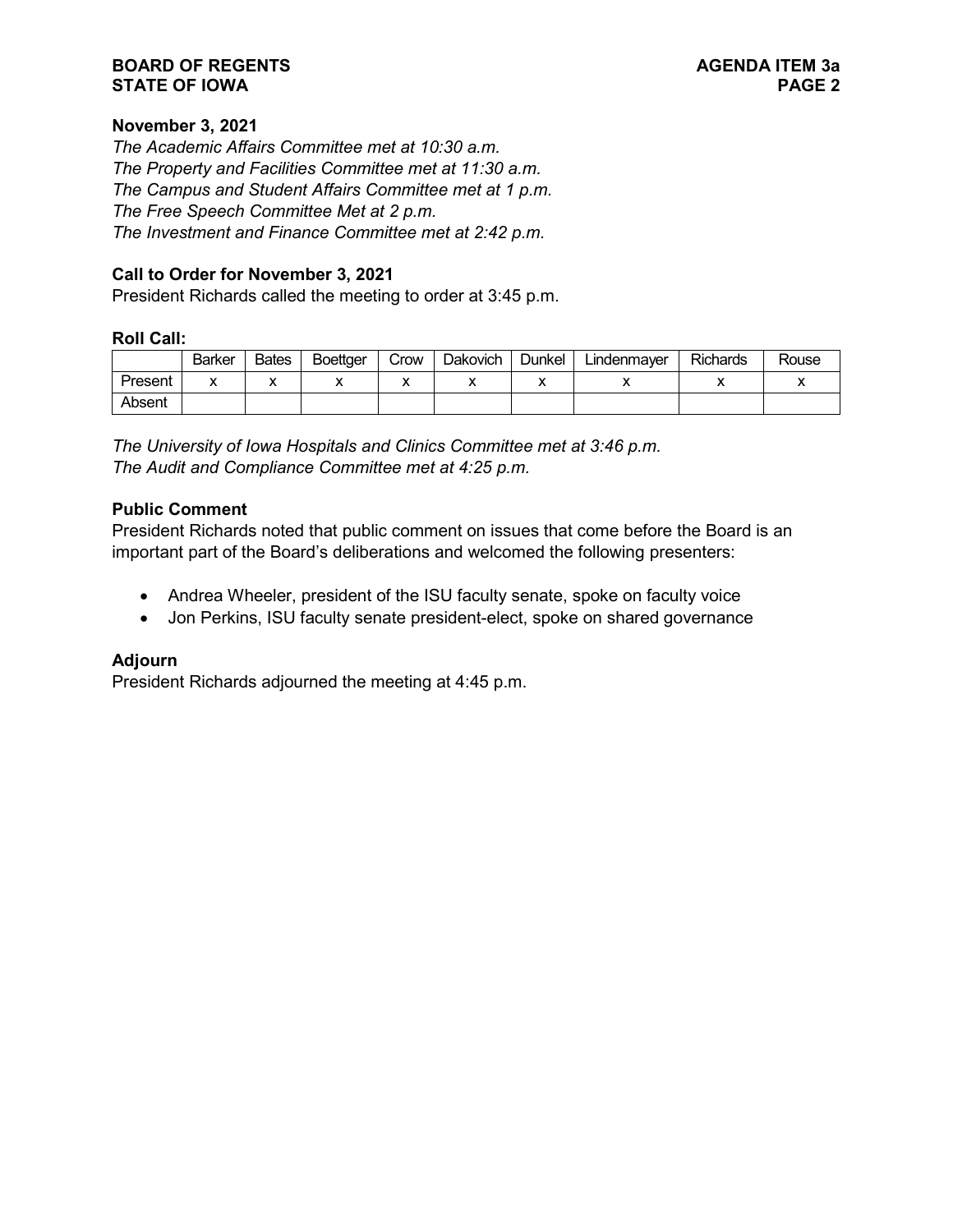## **BOARD OF REGENTS**<br> **BOARD OF REGENTS**<br> **BOARD OF IOWA STATE OF IOWA**

## **November 4, 2021**

### **Call to Order for November 4, 2021**

President Richards called the meeting to order at 9:15 a.m.

#### **Roll Call:**

|         | Barker | <b>Bates</b> | <b>Boettaer</b> | Crow | <b>Dakovich</b> | Dunkel | Lindenmaver | <b>Richards</b> | Rouse |
|---------|--------|--------------|-----------------|------|-----------------|--------|-------------|-----------------|-------|
| Present |        |              |                 | ,,   |                 |        |             |                 |       |
| Absent  |        |              |                 |      |                 |        |             |                 |       |

## **Consent Agenda**

 $\checkmark$  MOVED by BARKER to remove sections of ITEM E pertaining to the University of Northern Iowa's request to raze two buildings from the CONSENT AGENDA for a separate vote.

MOTION APPROVED BY GENERAL CONSENT

- $\checkmark$  MOVED by ROUSE, SECONDED by LINDENMAYER, to approve and receive the following CONSENT AGENDA items:
	- a) Minutes of September 15-16, 2021 Meeting
	- b) Minutes of September 7, 2021 Meeting
	- c) Meeting of November 3, 2021 Free Speech Committee
	- d) Meeting of November 3, 2021 Campus and Student Affairs Committee
	- e) Meeting of November 3, 2021 Property and Facilities Committee (bulleted items 1-4 and 6)
	- f) Meeting of November 3, 2021 Investment and Finance Committee
	- g) Meeting of November 3, 2021 Academic Affairs Committee
	- h) Meeting of November 3, 2021 Audit and Compliance Committee
	- i) Personnel Appointments
	- j) Interagency Cooperative Purchasing Plan Annual Report
	- k) Request for Professional Development Assignments, FY 2023
	- l) UIHC Reimbursement Resolution
	- m) ISU Parameters Resolutions
	- n) Board Policy Manual Revisions
	- o) Request to Award an Honorary Degree at Iowa State University

|     | <b>Barker</b> | <b>Bates</b> | <b>Boettger</b> | Crow | Dakovich | Dunkel | ∟indenmayer | <b>Richards</b> | Rouse |
|-----|---------------|--------------|-----------------|------|----------|--------|-------------|-----------------|-------|
| Ave |               |              |                 |      |          |        |             |                 |       |
| Nav |               |              |                 |      |          |        |             |                 |       |

MOTION APPROVED by ROLL CALL.

 $\checkmark$  MOVED by BARKER, SECONDED by ROUSE, to TABLE bulleted item 5 of ITEM E pertaining to UNI's request to raze two buildings from the CONSENT AGENDA. AMENDED by LINDENMAYER, without objection, to include an analysis of UNI's space utilization delivered to the Board prior to a vote.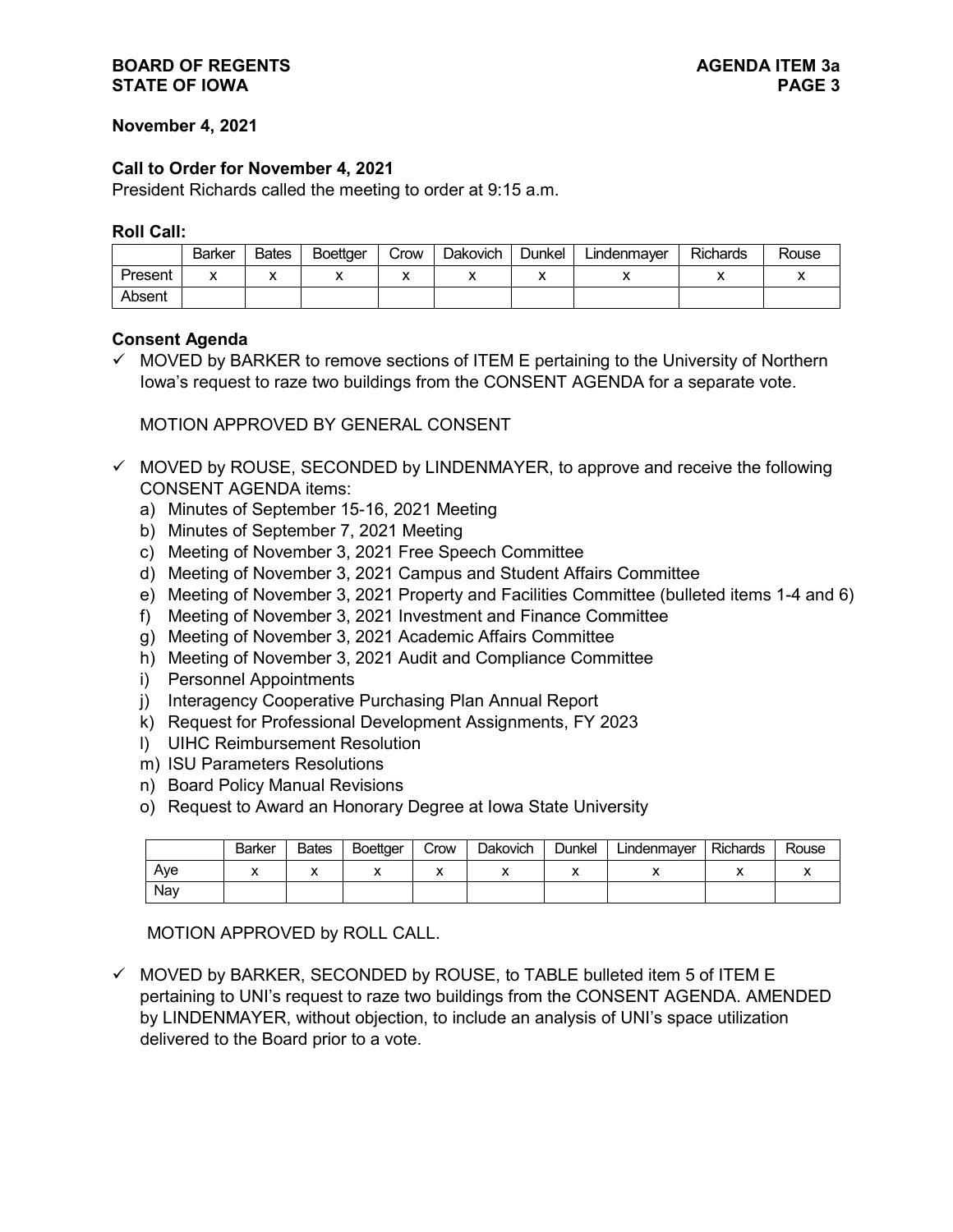|     | <b>Barker</b> | <b>Bates</b> | <b>Boettaer</b> | Crow | Dakovich | Dunkel | ∟indenmayer | Richards | Rouse |
|-----|---------------|--------------|-----------------|------|----------|--------|-------------|----------|-------|
| Ave |               | ́            |                 |      |          |        |             |          |       |
| Nav |               |              |                 |      |          |        |             |          |       |

MOTION, AS AMENDED, APPROVED by ROLL CALL.

# **Board President Report**

President Richards read a statement:

*The Regents Advisory group was established in 2020. In Feb 2021 they had a number of recommendations for the Board staff and the universities. One of those recommendations involved forming partnerships to track graduates and analyze employment and earnings outcomes.*

*We entered into a data sharing partnership with the US Census Bureau. We recently received data from that partnership and it is now public. There is a lot of information there, and I have charged the Board Office to do a deep dive into the data and deliver a full public presentation on the information at our February 2022 meeting. My initial review makes me confident in the continuing value of an education at our Regent universities. We look forward to receiving the full report after we have a chance to drill down into the data.*

*Superintendent Gettel, informed the Board last week of his intention to retire on June 30, 2022.*

*Steve is a dedicated, compassionate, outstanding superintendent. His passion and advocacy for his students has been shown time and time again. No one is a stronger advocate and cheerleader for the educational services that Iowa School for the Deaf and Iowa Educational Services for the Blind and Visually Impaired provide than Steve. He has helped continue to move things forward and when he retires, he can do so knowing he has made education for his students better.*

*Steve worked in Iowa for seven years. But you should also know that he has dedicated his life to this occupation – when Steve retires, it will conclude a nearly 40 year career of teaching, working, and running schools for the deaf and visually impaired. That is remarkable. The positive impact that he has had on those students and their families is immeasurable.*

*On a personal note, I have enjoyed getting to know Steve over the past seven years. He is warm and kind-hearted, and I know while retirement was a difficult decision, it is one the board fully supports and wish him well. He is an outstanding administrator, and has done a great job, and we will miss him.*

*Steve will continue in his current role through this year. We will also have more information to come later on the leadership transition.*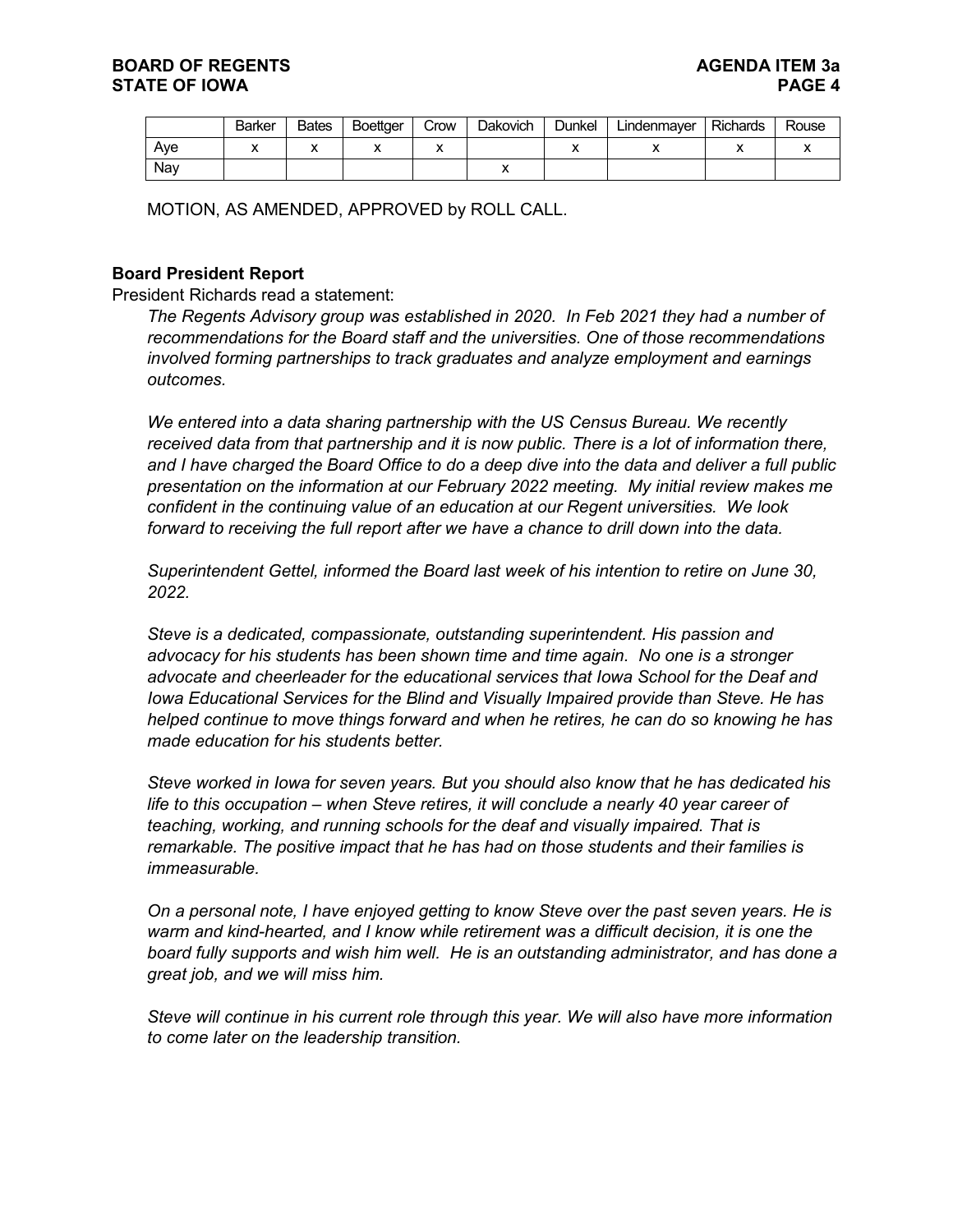*Today as we formally accept his retirement at the end of the fiscal year, on behalf of the Board, I wanted to take this opportunity to thank Steve – for your years of service to Iowans and the deaf and blind students you have served -- "Thank You!"*

*Please join me in a round of applause to congratulate Steve.*

 $\checkmark$  MOVED by DAKOVICH, SECONDED by BATES, to accept the retirement of Steve Gettel, Superintendent of the Iowa School for the Deaf and the Iowa Braille and Sight Saving School, effective June 30, 2022.

|     | <b>Barker</b> | <b>Bates</b> | <b>Boettaer</b> | Crow | <b>Dakovich</b> | Dunkel | Lindenmayer | <b>Richards</b> | Rouse |
|-----|---------------|--------------|-----------------|------|-----------------|--------|-------------|-----------------|-------|
| Ave |               | ,,           |                 |      |                 |        |             | ↗               |       |
| Nav |               |              |                 |      |                 |        |             |                 |       |

MOTION APPROVED by ROLL CALL.

#### **Reports from Institutional Heads**

Provost Herrera, President Wilson, President Wintersteen, and Superintendent Gettel presented updates on their respective institutions.

# **Fall 2021 Enrollment Report**

President Richards recognized Board Associate Chief Academic Officer Jason Pontius who presented the Fall 2021 Enrollment Report to the Board. Pontius noted that enrollment has declined for the fifth-straight year, including by 2.5 percent this year. Similar drops are being noted nationwide.

# **Faculty Presentation**

President Richards recognized Joe Bolick, director of the Iowa Waste Reduction Center; Dave Morgan, founder of Singlespeed Brewing Co. and Alicia Rosburg, UNI associate professor of economics, who presented Green Beer All Year - Sustainable Development in the Iowa Craft Brewing Industry.

# **Economic Development and Technology Transfer Report**

President Richards recognized Board State Relations Officer Mary Braun who introduced Debi Durham, Director of the Iowa Economic Development Authority and Iowa Finance Authority; Gage Kent, Chief Executive Officer of Kent Corporation, Chair of the Iowa Business Council's Business Education Alliance subgroup, and Chair of ISU's Ivy College of Business Advisory Council; Kent Corporation also has space at the ISU Research Park and Joe Murphy, Executive Director of the Iowa Business Council. The panel offered first-hand expertise on what the Board's research and economic assistance efforts provide to the state of Iowa.

# **COVID-19 Exemption and Accommodation**

 $\checkmark$  MOVED by BARKER, SECONDED by DAKOVICH to authorize the President of the Board of Regents to direct the Regent institutions to take action deemed necessary by the President to comply with the requirements of Federal Executive Order 14042, and any other applicable state or Federal law, regulation, regulatory guidance, or contract requirement